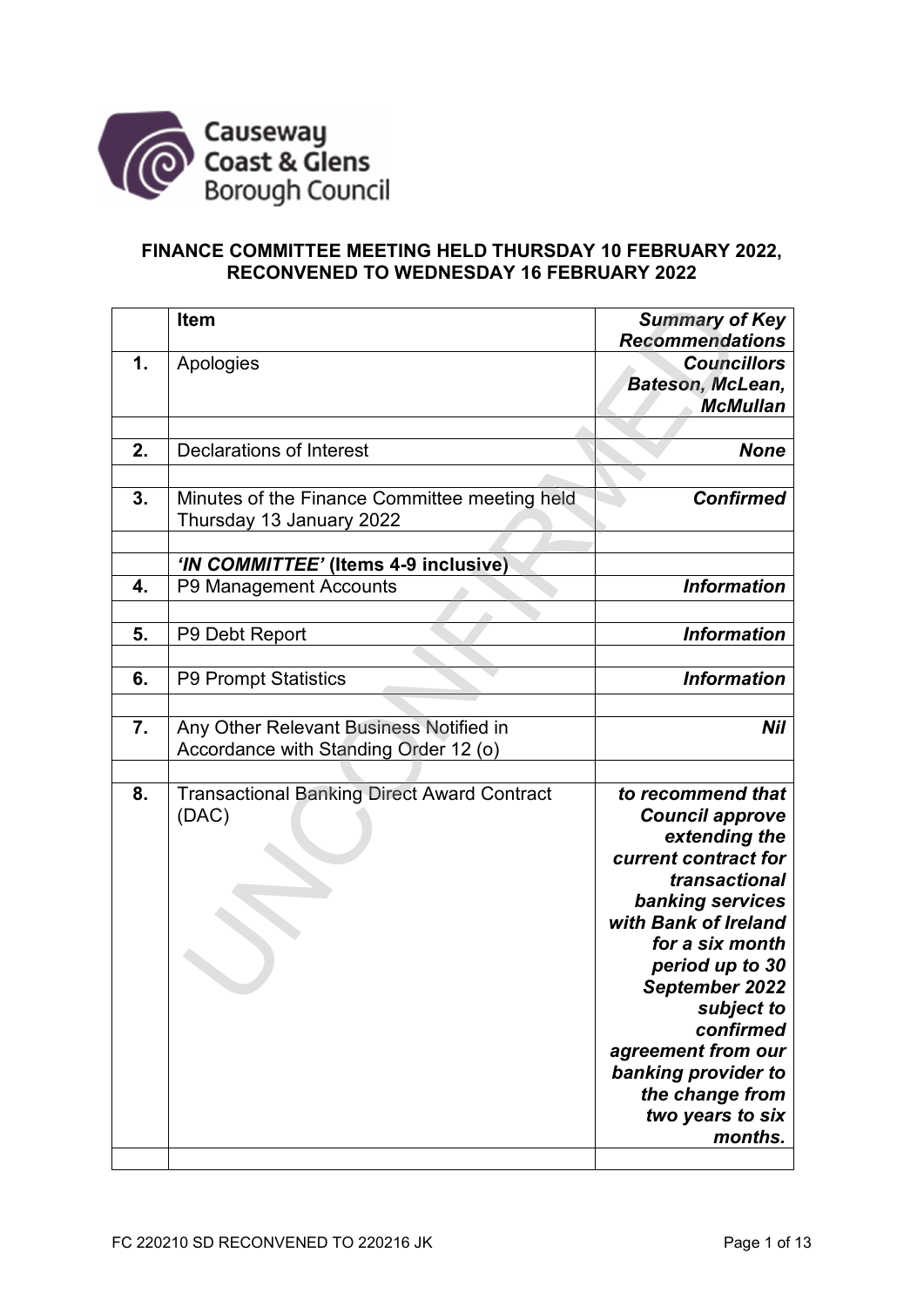| <u>. .</u> | :orrespondence | Information |
|------------|----------------|-------------|

UNCONFIRMED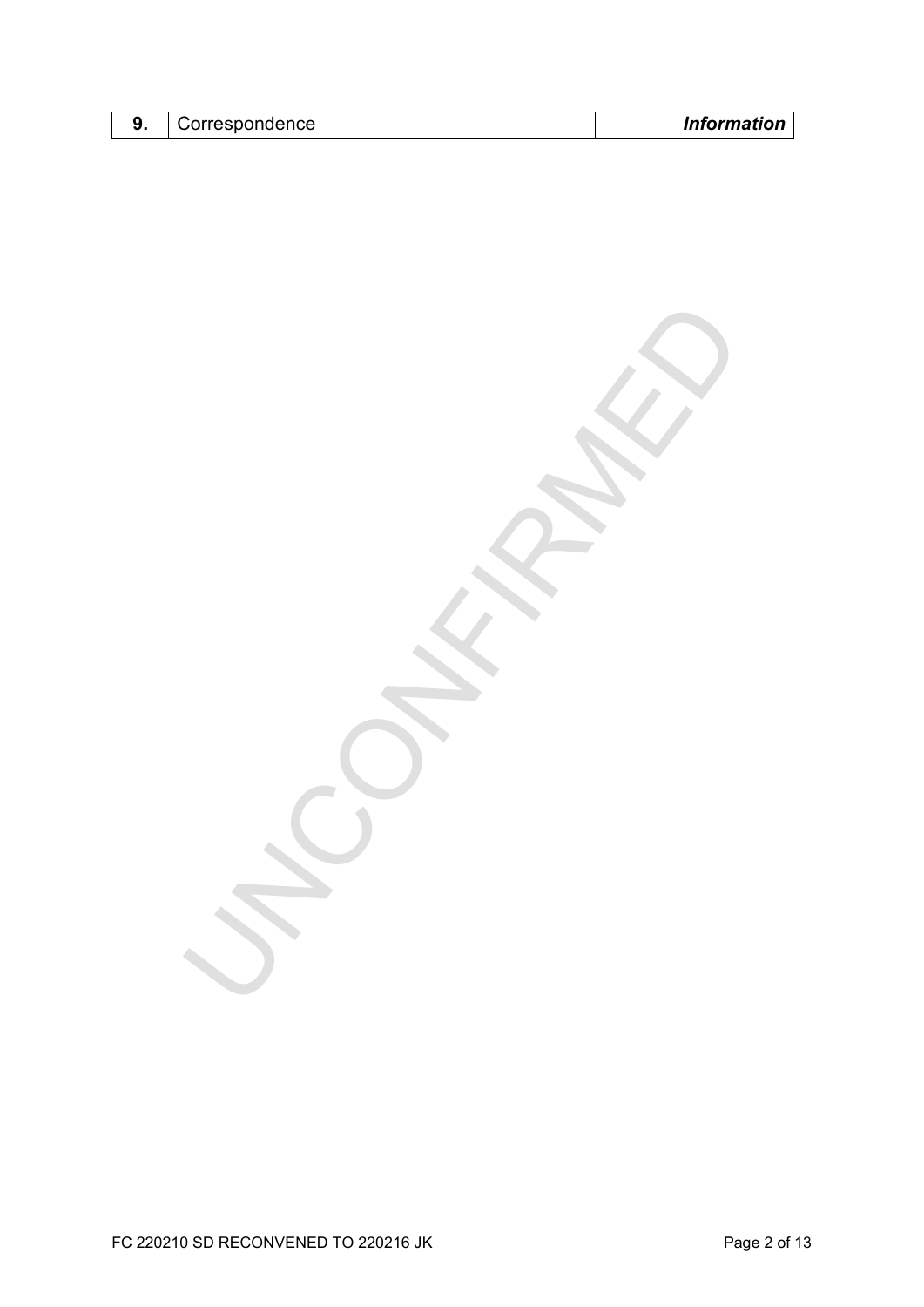### **MINUTES OF THE PROCEEDINGS OF THE MEETING OF THE FINANCE COMMITTEE MEETING HELD IN THE COUNCIL CHAMBER, CIVIC HEADQUARTERS AND VIA VIDEO CONFERENCE ON THURSDAY 10 FEBRUARY 2022 AT 7.00 PM**

| In the Chair:                                                                                                                                                                                                                                                                                                                              | Alderman Hillis (C)                                                                                                                                                                                                 |                                  |  |
|--------------------------------------------------------------------------------------------------------------------------------------------------------------------------------------------------------------------------------------------------------------------------------------------------------------------------------------------|---------------------------------------------------------------------------------------------------------------------------------------------------------------------------------------------------------------------|----------------------------------|--|
| <b>Members Present:</b>                                                                                                                                                                                                                                                                                                                    | Alderman Finlay (C)<br>Councillors Beattie (R), Holmes (C), McCaw (C), McLean<br>(C), McQuillan (C), Nicholl (R), Schenning (R), Scott (R),<br>Wilson (C)                                                           |                                  |  |
| In Attendance:                                                                                                                                                                                                                                                                                                                             | Alderman Boyle (C)                                                                                                                                                                                                  |                                  |  |
| <b>Officers Present:</b>                                                                                                                                                                                                                                                                                                                   | M Smyth, Director of Finance (Interim) (C)<br>D Wright, Chief Finance Officer (R)<br>P Donaghy, Democratic & Central Services Manager (R)<br>S Duggan, Civic Support & Committee and Member<br>Services Officer (C) |                                  |  |
| In attendance:                                                                                                                                                                                                                                                                                                                             | A Lennox, ICT Mobile Operations Officer (R)<br>C Thompson, ICT Operations Officer (C)<br>C Ballentine, ICT Officer (C)                                                                                              |                                  |  |
|                                                                                                                                                                                                                                                                                                                                            | The Director of Finance (Interim) undertook a roll call.                                                                                                                                                            |                                  |  |
|                                                                                                                                                                                                                                                                                                                                            | The Chair, Alderman Hillis advised the Council meeting concerning the rates<br>estimates had adjourned the prior evening and was now scheduled to<br>reconvene after the Finance Committee opens and adjourns.      |                                  |  |
| <b>Proposed by Councillor Scott</b><br>Seconded by Alderman Finlay and<br><b>AGREED</b> – that the Finance Committee meeting does adjourn and reconvene<br>to Wednesday 16 <sup>th</sup> February 2022 at 7PM.<br>The business of the Agenda was not completed, all items to be considered at<br>the reconvened Finance Committee meeting. |                                                                                                                                                                                                                     |                                  |  |
|                                                                                                                                                                                                                                                                                                                                            |                                                                                                                                                                                                                     | The meeting adjourned at 7.05pm. |  |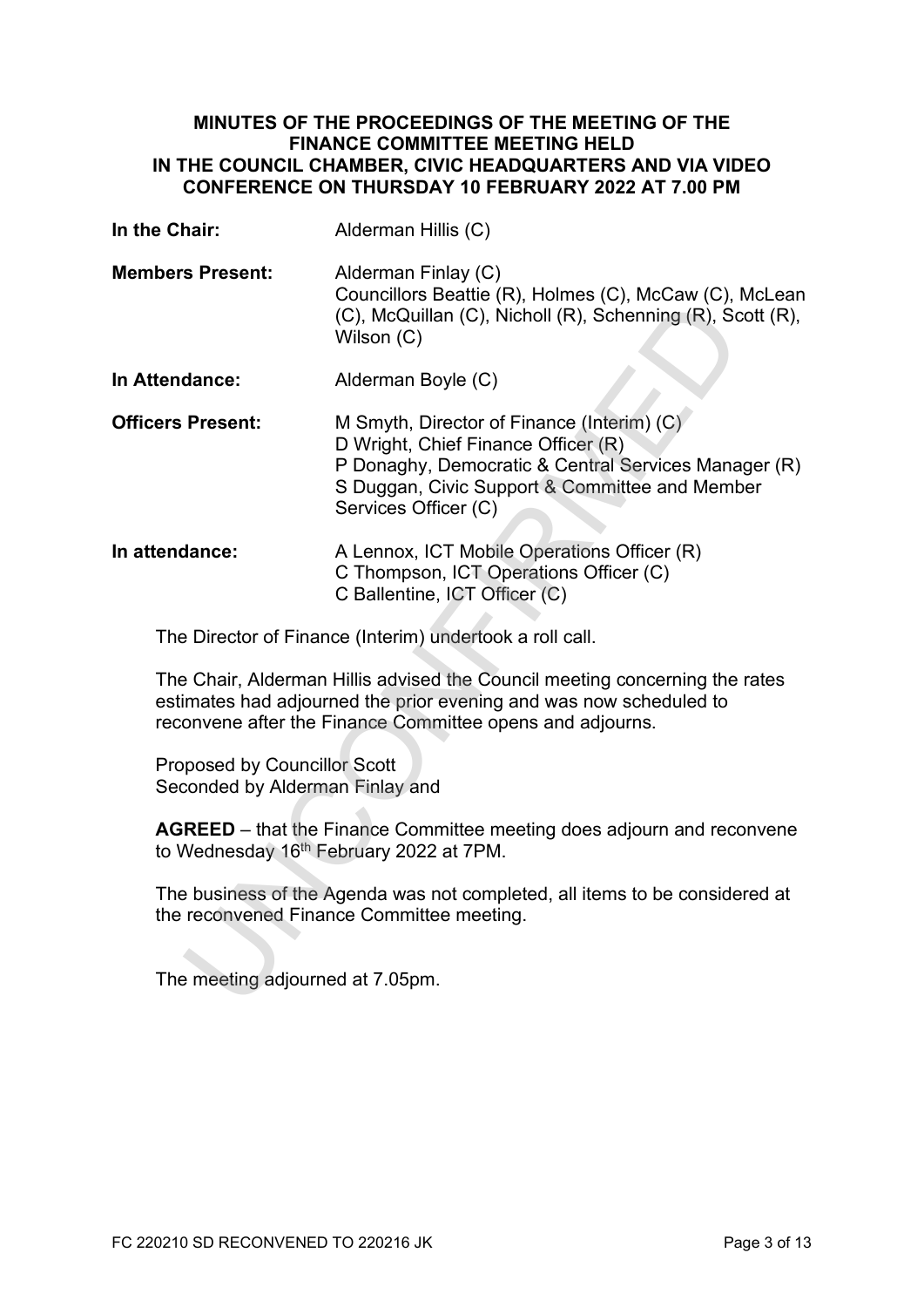### **MINUTES OF THE PROCEEDINGS OF THE MEETING OF THE RECONVENED FINANCE COMMITTEE MEETING HELD IN THE COUNCIL CHAMBER, CIVIC HEADQUARTERS AND VIA VIDEO CONFERENCE ON WEDNESDAY 16 FEBRUARY 2022 AT 7.00 PM (adjourned from 10 February 2022)**

| In the Chair:           |                                                           | Alderman Hillis (C)                                                                                                                               |  |  |  |
|-------------------------|-----------------------------------------------------------|---------------------------------------------------------------------------------------------------------------------------------------------------|--|--|--|
| <b>Members Present:</b> |                                                           | Alderman Finlay (C)<br>Councillors Beattie (R), Callan (R), Holmes (C), Nicholl<br>(R), Peacock (R), Schenning (R), Scott (R), Wilson (C)         |  |  |  |
|                         | <b>Officers Present:</b>                                  | M Smyth, Director of Finance (Interim) (C)<br>D Wright, Chief Finance Officer (R)<br>J Keen, Committee and Member Services Officer (C)            |  |  |  |
|                         | In attendance:                                            | C Thompson, ICT Operations Officer (C)<br>C Ballentine, ICT Officer (C)                                                                           |  |  |  |
|                         | Key: (C) Attended in the Chamber<br>(R) Attended Remotely |                                                                                                                                                   |  |  |  |
|                         |                                                           | The Director of Finance (Interim) undertook a roll call.                                                                                          |  |  |  |
|                         |                                                           | The Chair advised Committee of its obligations and protocol whilst the meetin<br>was being audio recorded; and with the remote meetings protocol. |  |  |  |
| 1.                      | <b>APOLOGIES</b>                                          |                                                                                                                                                   |  |  |  |
|                         |                                                           | Apologies were recorded for Councillors Bateson, McLean and McMullan.                                                                             |  |  |  |
| 2.                      | <b>DECLARATIONS OF INTEREST</b>                           |                                                                                                                                                   |  |  |  |
|                         | There were no declarations of interest.                   |                                                                                                                                                   |  |  |  |
| 3.                      | <b>JANUARY 2022</b>                                       | MINUTES OF THE FINANCE COMMITTEE MEETING HELD THURSDAY 1                                                                                          |  |  |  |
|                         | Copy circulated.                                          |                                                                                                                                                   |  |  |  |
|                         |                                                           | <b>AGREED</b> – that the Minutes of the Finance Committee meeting held Thursda                                                                    |  |  |  |

## **1. APOLOGIES**

## **2. DECLARATIONS OF INTEREST**

### **3. MINUTES OF THE FINANCE COMMITTEE MEETING HELD THURSDAY 13 JANUARY 2022**

**AGREED –** that the Minutes of the Finance Committee meeting held Thursday 13 January 2022 were confirmed as a correct record.

## **MOTION TO PROCEED '***IN COMMITTEE'*

Proposed by Alderman Finlay Seconded by Councillor Callan and

**AGREED –** to recommend that Council move '*In Committee'.*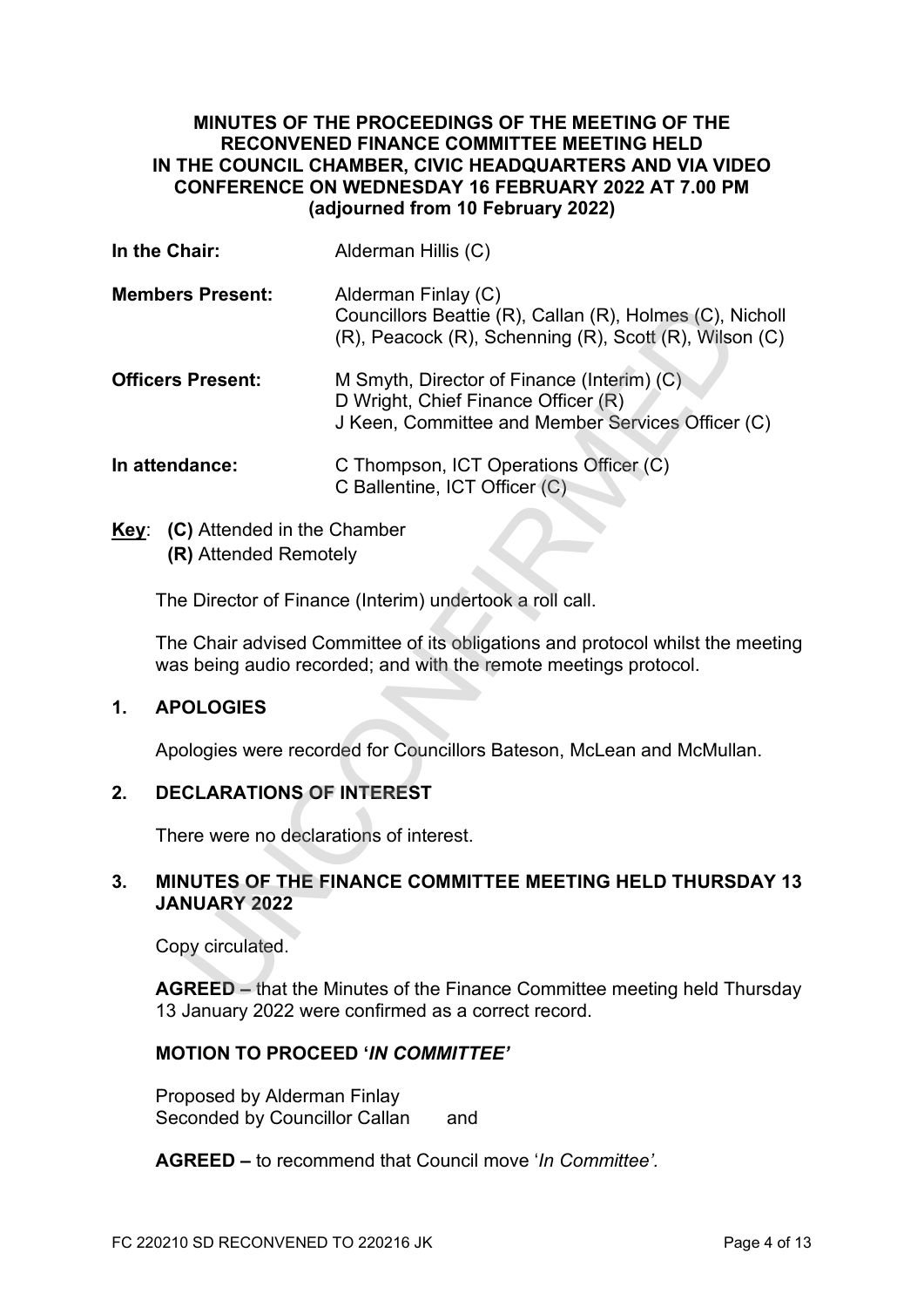**\*** *The information contained in the following items is restricted in accordance with Part 1 of Schedule 6 of the Local Government Act (Northern Ireland) 2014.* 

### **4. P9 MANAGEMENT ACCOUNTS**

Confidential information report, previously circulated, presented by the Director of Finance (Interim).

The Director of Finance (Interim) summarised the P9 Management Accounts:

- At Period 9 Council have a positive variance of £1,500,000 surplus to budget, driven by a favourable growth income of £3,800,000 offset by an adverse expenditure of £2,300,000. These cost drivers are heavily influenced by waste disposal in Environmental Services which the Director of Environmental Services has commented on in the Director's commentary. At Period 9 Council have a positive varianced the P9 Management Acc At Period 9 Council have a positive variance of £1,500,000 strip-<br>budget, driven by a favourable growth income of £3,800,000 offsel<br>adverse expenditure o
- Employee costs favourable £959,000 includes annual pay award, reduced by £50,000 on the previous month due to services continuing to open.
- Waste disposal is one of the biggest influencers showing £100,000 profit
- Taxation and non specific income is adverse at £400,000. This is a result of the rates support grant being reduced by £500,000 at the beginning of the year, an additional £1,330,000 in rates support grant has been received. This is in line with the forecasts of the balance sheet presented before the rates setting process.
- Capital Expenditure is £2,600,000 in the year. As a result of the reduced capital expenditure CFR has been reduced to £77,100,000. In future there will be a Council approved target when setting the medium term financial plans to help support financial planning.
- Cashflow remains healthy and remains above £10,000,000. It has reduced from previous months balances and a tighter long term forecast will be implemented along with other treasury management considerations to draw down loans over the coming months with Council approval and insight.

The remining tables were Directorates and commentary's, specific factors for their areas.

# **5. P9 DEBT REPORT**

Confidential report, previously circulated, presented by the Director of Finance (Interim)

### **Purpose of Report**

This report informs members of the current position surrounding debt owed to the Council by its customers.

#### **Background**

Council implemented a revised Debt Management Policy in February 2017.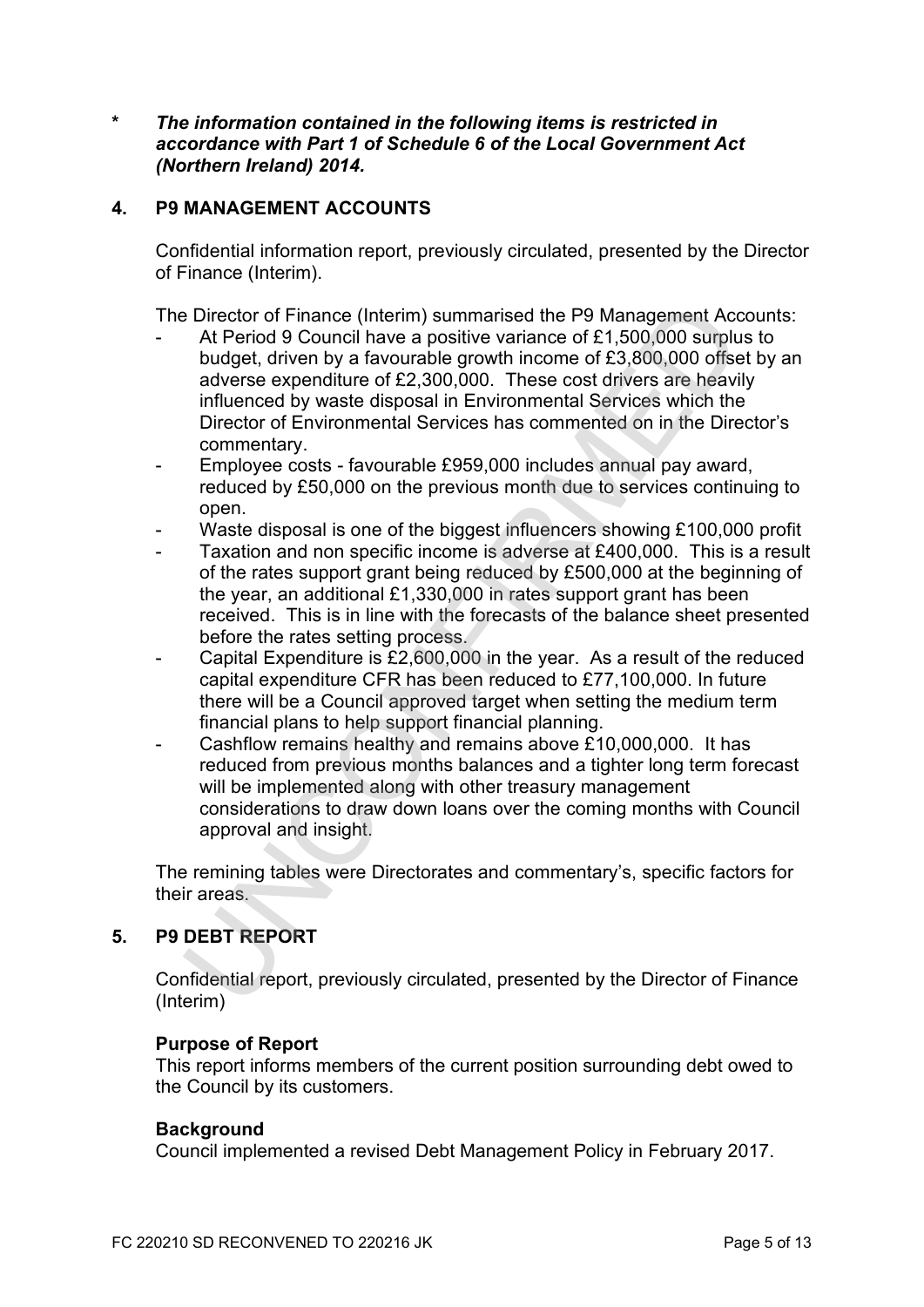## **Detail – Aged Debt Analysis**

Table circulated to show aged debt analysis as at 31<sup>st</sup> Jan 2022.

Table circulated to show aged debt analysis as at 31<sup>st</sup> Jan 2021.

Table circulated to show movement and comparison between last year and this year (31<sup>st</sup> Jan 2021 and 31<sup>st</sup> Jan 2022).

The 90 days and over figure includes debts relating to rents paid monthly and Business Improvement District (BID) invoices, the BID debt belonging to a third party. Adjusting for these figures the debt which Council staff are actioning in accordance with the debt management policy amounts to £71,449.

Tables circulated detailing the status of any debt which was over 90 days in excess of £10 at the previous report but which has now been cleared.

### **Over 90 Days analysis**

Tables circulated detailing the status of any debt which was over 90 days in excess of £10 currently (excluding BID accounts).

### **Options**

### **Debt write-off under £1,000**

In accordance with our debt management policy the Chief Finance Officer is required to report to Council any debts under £1,000 which the Chief Finance Officer has the authority to write-off. There are no such debts this month.

### **Debt Write-off over £1,000**

In accordance with Council's debt management policy, Council approval is sought in order to write off any debts in excess of £1,000. Whilst there is no write-off required at this point Council has recently been informed that a significant debtor has gone into administration. If Business improvement District (BID) involces, the BID debt belong<br>Business improvement District (BID) involces, the BID debt belong<br>departs. Adjusting for these figures the debt which Council starf are<br>cocordance with t

Further detail was provided within the confidential report.

In response to questions the Chief Finance Officer provided further detail of a specific debt contained within the report.

## **6. P9 PROMPT PAYMENT STATISTICS**

Confidential report, previously circulated, presented by the Director of Finance (Interim).

### **Background**

Department for communities (DfC) requires Council to record and publish statistics regarding the payment of supplier invoices with specific reference to two distinct measures namely invoices paid within 10 working days and invoices paid within 30 calendar days.

**Detail**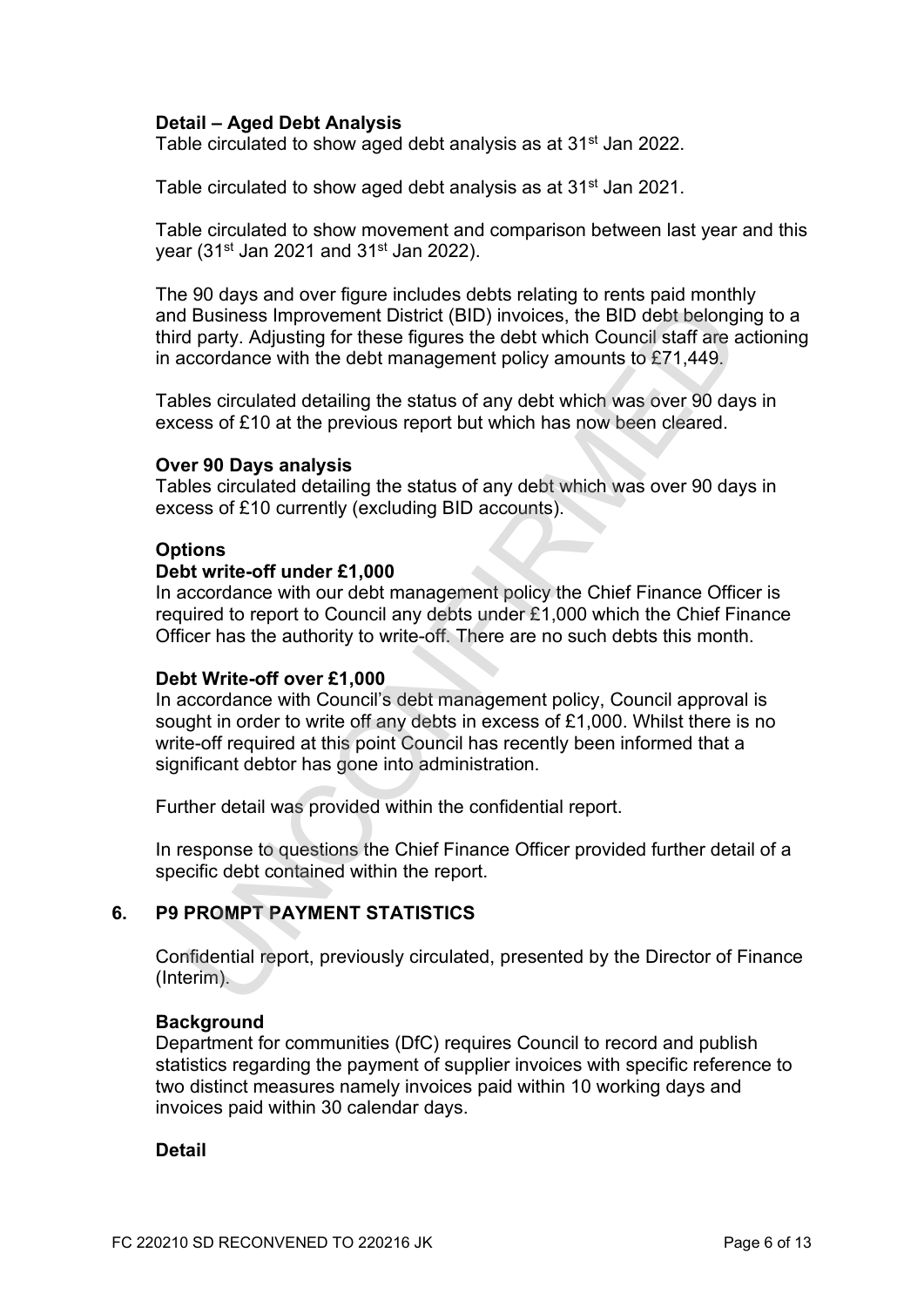These figures are published on a quarterly basis by DFC with Councils required to do likewise. The purpose of the statistics is to encourage Councils to support businesses especially those local and/or small businesses for whom cash flow is of vital importance to their continued survival. In addition as part of Council's performance improvement plan for this year the payment of our suppliers has been identified as one of the performance improvement objectives with a target of 90% of suppliers being paid within 30 calendar days. The tables below detail Council's performance since April 2018 the latest data being for quarter 4 of 21/22 year being up to and including end of January 2022. There has been a slight dip in performance for January most likely being due to invoices being held back over the holiday period with 58.53% (68.62% year to date) of invoices being paid within 10 working days and 86.14% (92.00% year to date) of invoices being paid within 30 calendar days for the now complete third quarter. Overall, the figures for the year to date are still comfortably better than previous years.

### **Improvement Actions**

Whilst the improvements above are most welcome Council cannot afford to rest on its laurels. There is still room for improvement as other Councils have performance that is higher than Causeway Coast and Glens Borough Council therefore, we must now strive to firstly maintain this level of performance and with the implementation of a new finance system seek to identify efficiencies in our processes especially where the new technology can offer electronic solutions to manual tasks. It should be noted that the process of implementing the new finance system has recently begun and Council should be able to expect future improvements once the implementation is complete. In the method of the hold of the method of the method of the same that the method of the back over the hold of the bioles bioles being paid within 10 working days and 86.14% (92.00% year to date) of bioles bioles being pai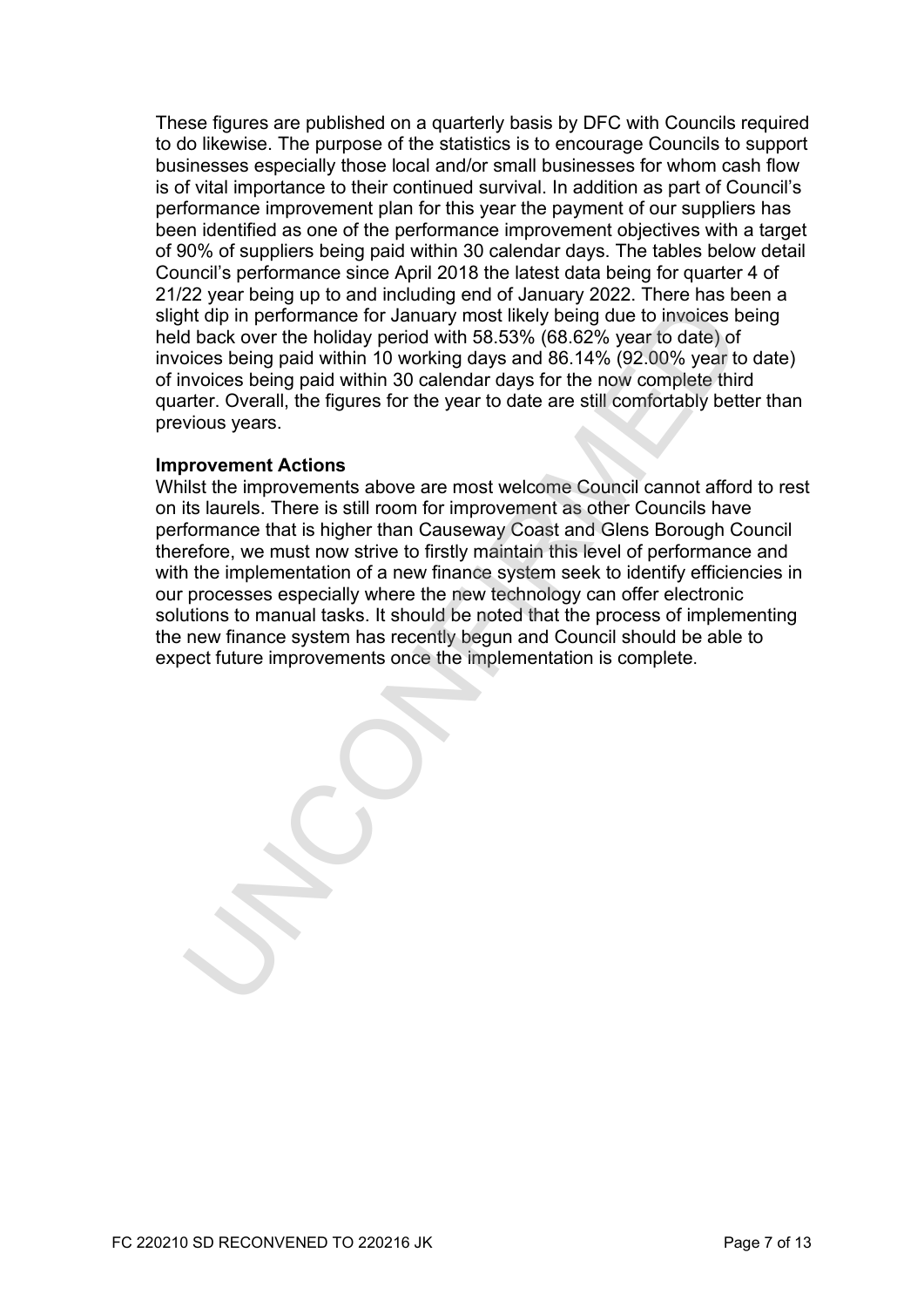| Prompt Payment Statistics 2018/2019     |                 |                |                 |            |                 |                 |
|-----------------------------------------|-----------------|----------------|-----------------|------------|-----------------|-----------------|
|                                         |                 |                |                 |            |                 |                 |
|                                         | Q1              | Q2             | Q3              |            | Q4              | Total           |
| Total No of Invoices                    | 4785            |                | 8355            | 7245       | 9823            | 30208           |
| Total amount paid                       | £<br>6,610,672  | £              | 13,234,217<br>£ | 11,722,216 | 18,675,670<br>£ | 50,242,775<br>£ |
| Number of invoices paid within 10 days  | 2222            |                | 3629            | 3205       | 4406            | 13462           |
| % of invoices paid within 10 days       | 46.44%          |                | 43.44%          | 44.24%     | 44.85%          | 44.56%          |
| Number of invoices paid within 30 days  | 4330            |                | 6845            | 5992       | 7679            | 24846           |
| % of invoices paid within 30 days       | 90.49%          |                | 81.93%          | 82.71%     | 78.17%          | 82.25%          |
| Number of invoices paid outside 30 days | 455             |                | 1510            | 1253       | 2144            | 5362            |
| % of invoices paid outside 30 days      | 9.51%           |                | 18.07%          | 17.29%     | 21.83%          | 17.75%          |
| No. of Disputed Invoices                |                 | $\overline{2}$ | 14              | 22         | 88              | 126             |
| % of disputed invoices                  | 0.04%           |                | 0.17%           | 0.30%      | 0.90%           | 0.42%           |
| Average Payment Days                    | 19.24           |                | 23.45           | 31.17      | 23              | 24.49           |
|                                         |                 |                |                 |            |                 |                 |
|                                         |                 |                |                 |            |                 |                 |
| Prompt Payment Statistics 2019/2020     |                 |                |                 |            |                 |                 |
|                                         |                 |                |                 |            |                 |                 |
|                                         | Q1              | Q <sub>2</sub> | Q3              |            | Q4              | Total           |
| <b>Total No of Invoices</b>             | 5453            |                | 7504            | 7102       | 7923            | 27982           |
| Total amount paid                       | £<br>11,235,850 | £              | 14,304,005<br>£ | 11,816,835 | 15,184,690<br>£ | £<br>52,541,380 |
| Number of invoices paid within 10 days  | 1767            |                | 2648            | 3078       | 3818            | 11311           |
| % of invoices paid within 10 days       | 32.40%          |                | 35.29%          | 43.34%     | 48.19%          | 40.42%          |
| Number of invoices paid within 30 days  | 4177            |                | 5924            | 5723       | 6404            | 22228           |
| % of invoices paid within 30 days       | 76.60%          |                | 78.94%          | 80.58%     | 80.83%          | 79.44%          |
| Number of invoices paid outside 30 days | 1276            |                | 1580            | 1379       | 1519            | 5754            |
| % of invoices paid outside 30 days      | 23.40%          |                | 21.06%          | 19.42%     | 19.17%          | 20.56%          |
| No. of Disputed Invoices                | 36              |                | 80              | 107        | 99              | 322             |
| % of disputed invoices                  | 0.66%           |                | 1.07%           | 1.51%      | 1.25%           | 1.15%           |
| Average Payment Days                    | 23.52           |                | 24.26           | 21.55      | 21.68           | 22.7            |
|                                         |                 |                |                 |            |                 |                 |
| Prompt Payment Statistics 2020/2021     |                 |                |                 |            |                 |                 |
|                                         | Q1              | Q <sub>2</sub> | Q3              |            | Q4              | Total           |
| Total No of Invoices                    | 3424            |                | 5544            | 5802       | 6296            | 21066           |
| Total amount paid                       | £<br>5,602,247  | £              | 10,310,263<br>£ | 10,622,455 | 17,216,296<br>£ | 43,751,261<br>£ |
| Number of invoices paid within 10 days  | 2414            |                | 3804            | 4308       | 4087            | 14613           |
| % of invoices paid within 10 days       | 70.50%          |                | 68.61%          | 74.25%     | 64.91%          | 69.37%          |
| Number of invoices paid within 30 days  | 2846            |                | 4951            | 5184       | 5383            | 18364           |
| % of invoices paid within 30 days       | 83.12%          |                | 89.30%          | 89.35%     | 85.50%          | 87.17%          |
| Number of invoices paid outside 30 days | 578             |                | 593             | 618        | 913             | 2702            |
| % of invoices paid outside 30 days      | 16.88%          |                | 10.70%          | 10.65%     | 14.50%          | 12.83%          |
| No. of Disputed Invoices                | 10              |                | 82              | 102        | 57              | 251             |
| % of disputed invoices                  | 0.29%           |                | 1.48%           | 1.76%      | 0.91%           | 1.19%           |
| Average Payment Days                    | 15.52           |                | 13.85           | 16.26      | 17.06           | 15.74           |
|                                         |                 |                |                 |            |                 |                 |
|                                         |                 |                |                 |            |                 |                 |
| Prompt Payment Statistics 2021/2022     |                 |                |                 |            |                 |                 |
|                                         |                 |                |                 |            |                 |                 |
|                                         | Q1              | Q <sub>2</sub> | Q3              |            | Q4*             | Total           |
| Total No of Invoices                    | 5830            |                | 6442            | 7117       | 1847            | 21236           |
| Total amount paid                       | £<br>12,255,753 | £              | 14,938,664<br>£ | 11,824,362 | £<br>4,178,687  | 43,197,466<br>£ |
| Number of invoices paid within 10 days  | 4139            |                | 4113            | 5240       | 1081            | 14573           |
| % of invoices paid within 10 days       | 70.99%          |                | 63.85%          | 73.63%     | 58.53%          | 68.62%          |
|                                         |                 |                |                 |            |                 | 19537           |
| Number of invoices paid within 30 days  | 5447            |                | 5886            | 6613       | 1591            |                 |
| % of invoices paid within 30 days       | 93.43%          |                | 91.37%          | 92.92%     | 86.14%          | 92.00%          |
| Number of invoices paid outside 30 days | 383             |                | 556             | 504        | 256             | 1699            |
| % of invoices paid outside 30 days      | 6.57%           |                | 8.63%           | 7.08%      | 13.86%          | 8.00%           |
| No. of Disputed Invoices                | 32              |                | 26              | 48         | 16              | 122             |
| % of disputed invoices                  | 0.55%           |                | 0.40%           | 0.67%      | 0.87%           | 0.57%           |
| Average Payment Days                    | 15.80           |                | 17.23           | 15.27      | 18.29           | 16.28           |
| * Incomplete period                     |                 |                |                 |            |                 |                 |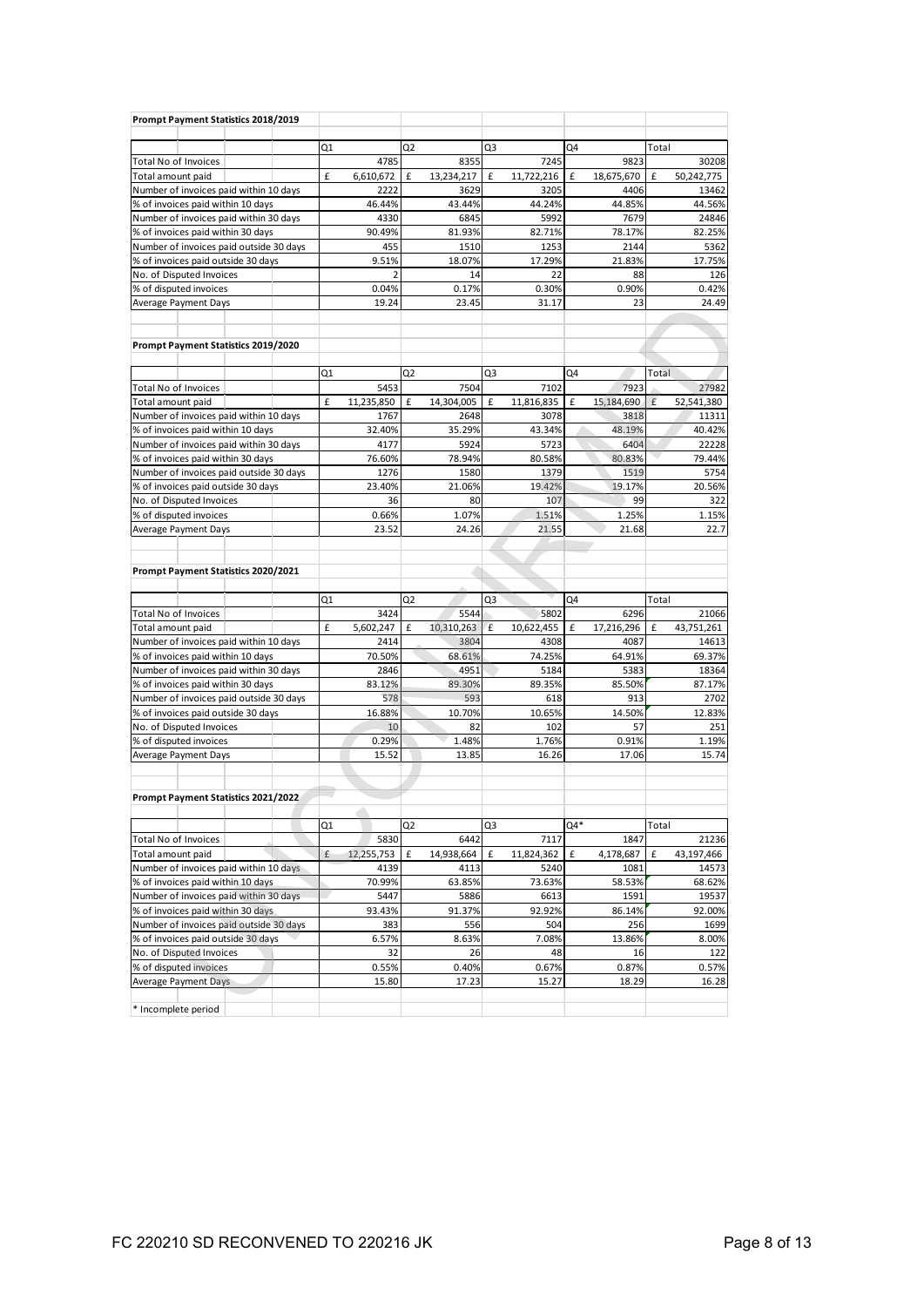# **7. ANY OTHER RELEVANT BUSINESS NOTIFIED IN ACCORDANCE WITH STANDING ORDER 12 (O)**

There were no matters of Any Other Relevant Business Notified.

### **8. TRANSACTIONAL BANKING DIRECT AWARD CONTRACT (DAC)**

Confidential report, previously circulated as an addendum, presented by the Director of Finance (Interim).

### **Background**

Causeway Coast and Glens Borough Council currently operates within a two year agreement for day to day banking services with Bank of Ireland.

### **Detail**

The current arrangement was setup in 2019 for a two year period which will expire on 31 March 2022. Council therefore needs to ensure banking arrangements are in place from 1 April 2022.

Council's current provider have indicated that they are prepared to offer a further two years on the current charging basis. The current cost of our transactional banking is approximately £30,000 per annum. Details of the offer are attached as an appendix to the report circulated. The offer was initially for a two year extension however Senior Leadership Team (SLT) have directed that a six month extension would be more appropriate. Agreement has been sought from our Banking provider that this change is acceptable. nfidential report, previously circulated as an addendum, presented b<br>cclor of Finance (Interim).<br>
Extravay Coast and Glens Borough Council currently operates within<br>
a ragreement for day to day banking services with Bank o

Some market research has indicated that this is a very reasonable offer therefore the cost of a tendering process and the time it would require outweigh any potential savings that could be made against the estimated cost of extending our current arrangements.

In addition Council's finance department is embarking on a major financial systems implementation which will continue until the latter half of 2022, it would be beneficial to minimise any further disruption or major changes during this hectic period of change therefore maintaining the current provider during this period would be recommended.

**It is recommended** that council approve extending the current contract for transactional banking services with Bank of Ireland for a six month period up to 30 September 2022 subject to confirmed agreement from our banking provider to the change from two years to six months.

In response to questions the Director of Finance (Interim) confirmed the position of the proposed extension to the contract with the Bank of Ireland. The Director of Finance (Interim) provided details on the progress of the implementation of the new financial systems.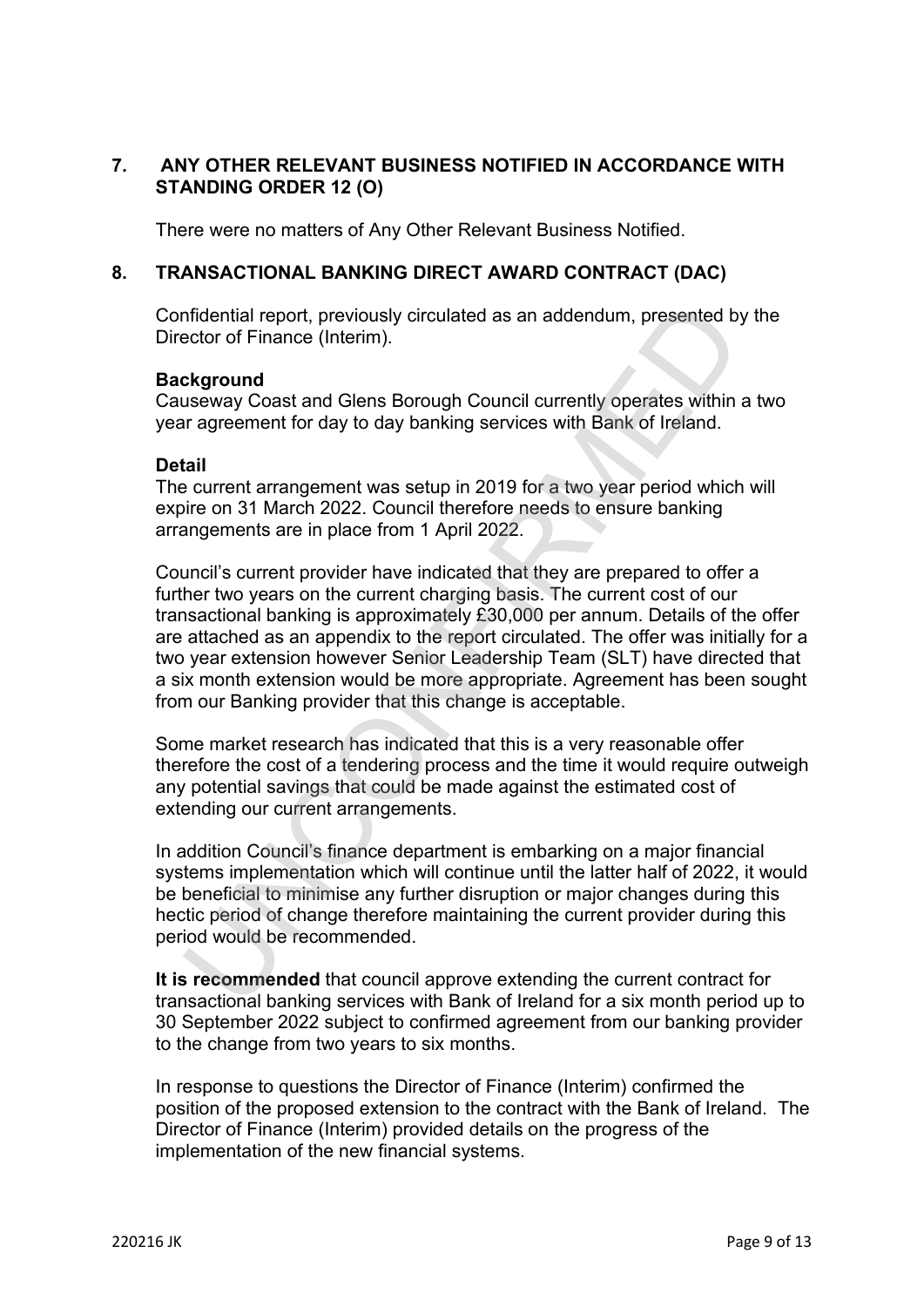- **\* Alderman Finlay left the meeting at 7:29pm.**
- **\* Councillor Holmes joined the meeting at 7:30pm.**

The Chief Finance Officer confirmed the tender process for the Transactional Banking Direct Award Contract.

Proposed by Councillor Callan Seconded by Councillor Scott and

**AGREED –** to recommend that Council approve extending the current contract for transactional banking services with Bank of Ireland for a six month period up to 30 September 2022 subject to confirmed agreement from our banking provider to the change from two years to six months.

### **9. CORRESPONDENCE**

Confidential report, previously circulated as an addendum, presented by the Chief Finance Officer.

### **NILGOSC's Response to Climate Change**

#### **Executive Summary**

NILGOSC is an active supporter of the 2015 Paris Agreement and has been taking action to mitigate climate risk since 2008. It manages the £9bn investment fund for the Local Government Pension Scheme in Northern Ireland, which provides pension services for over 140,000 members, and as a global investor recognises climate risk as a key investment risk.

NILGOSC's approach to tackling climate risk includes working with others to engage with governments and companies as well as specific investments. NILGOSC is continuing to increase its holdings in low-carbon assets such as wind energy, solar, energy from waste, hydro, public transport, district heating and manufacturers for the renewable energy industry.

NILGOSC does not prohibit its fund managers from holding shares in companies from specific industries such as oil & gas but does require its managers to take climate risk into account when making stock selection decisions and it continually reviews their decisions. Its holdings in oil & gas have reduced significantly. For further information please see our Responding to Climate change briefing note and our short video. REED – to recommend that Council approve extending the current comparational banking services with Bank of Ireland for a six months and input solicy supplect to confirmed agreement from our bankin by vider to the change fr

### **Detailed Response**

NILGOSC is both a global and a long-term investor therefore it expects the returns it receives on its investments to be affected by Climate Change. Research has indicated that traditional investment portfolios will be affected negatively, more so with each increase in temperature. In 2008 NILGOSC published its Climate Risk Statement which set out the action it would take to mitigate the risk of Climate Change to the pension fund. Following the action taken to date and with that planned for the future NILGOSC plans to deliver returns in line with its investment strategy.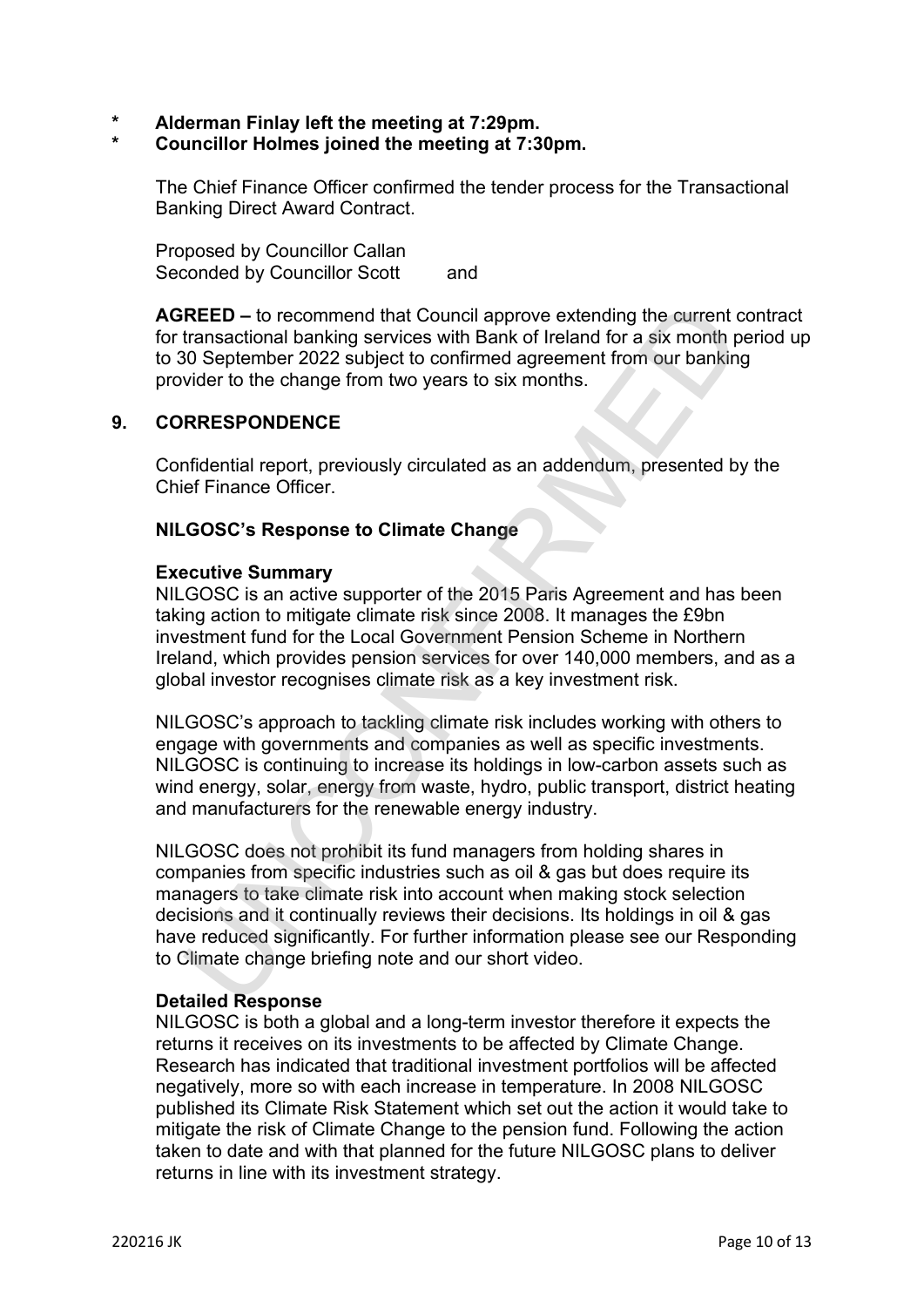NILGOSC has a fiduciary duty to its employers and members and must exercise its power to invest on investment grounds only, not for some other reason. It is not permissible to exclude from the fund any investments for noninvestment reasons if it is likely to have an adverse impact on the returns achieved or lead to the fund being exposed to an unduly narrow and undiversified portfolio. Therefore, NILGOSC makes decisions around investments on investment grounds only which includes considering the effects of Climate Risk on future values.

In 2019 NILGOSC almost halved the proportion of the fund invested in equities. This shift along with an increase in fixed income and infrastructure assets has significantly reduced the likelihood of a negative effect on returns in the scenario of temperature rises. However, returns should be greater if the temperature rise is limited to 2°C or less therefore NILGOSC supports the aims of the Paris Agreement. It demonstrates its support through the various engagement activities it undertakes on top of the investment decision making process.

In essence NILGOSC has a 3 strand approach to mitigating climate risk:-

## **1. Engagement with Governments**

As NILGOSC is a global investor it is *global* carbon emissions which cause us concern, rather that solely local emissions. We have therefore collaborated with other like minded investors around the world to encourage governments to take action aligned to the <2°C path. NILGOSC is a signatory to the United Nations Principles of Responsible Investment and is a member of the Institutional Investor Group on Climate Change. With these bodies we have called upon the G20 and G7 governments at various times over the last number of years to take further action to meet their Paris commitments. With other UK investors we have more recently written to the United Kingdom prime minister to encourage further action and commitments to meet the UK's Net Zero by 2050 target. Closer to home we have contributed to DAERA's consultation on the NI Climate Bill. This type of engagement activity is regular and ongoing. 2019 NILGOSC almost have the proportion of the fund invested in<br>2019 NILGOSC almost haved the proportion of the fund invested in<br>s shift along with an increase in fixed income and infrastructure asse<br>inficantly reduced th

## **2. Engagement with Companies**

NILGOSC is the owner of shares in many companies across the world. NILGOSC can exercise some degree of influence over these companies by the way it votes at company meetings. NILGOSC's policy is to vote at every meeting. In the year to 30 June 2021 NILGOSC voted at 185 meetings in 22 countries. It cast 2,222 votes of which 33% were against the company management's recommendation.

By far the more effective way to influence companies is by collaborating with other investors. NILGOSC is a member of Climate Action 100+ which is an investor initiative to ensure the world's largest corporate greenhouse gas emitters take necessary action on climate change. The companies include 100 'systemically important emitters', accounting for two-thirds of annual global industrial emissions, alongside more than 60 others with significant opportunity to drive the clean energy transition. Launched in December 2017 at the One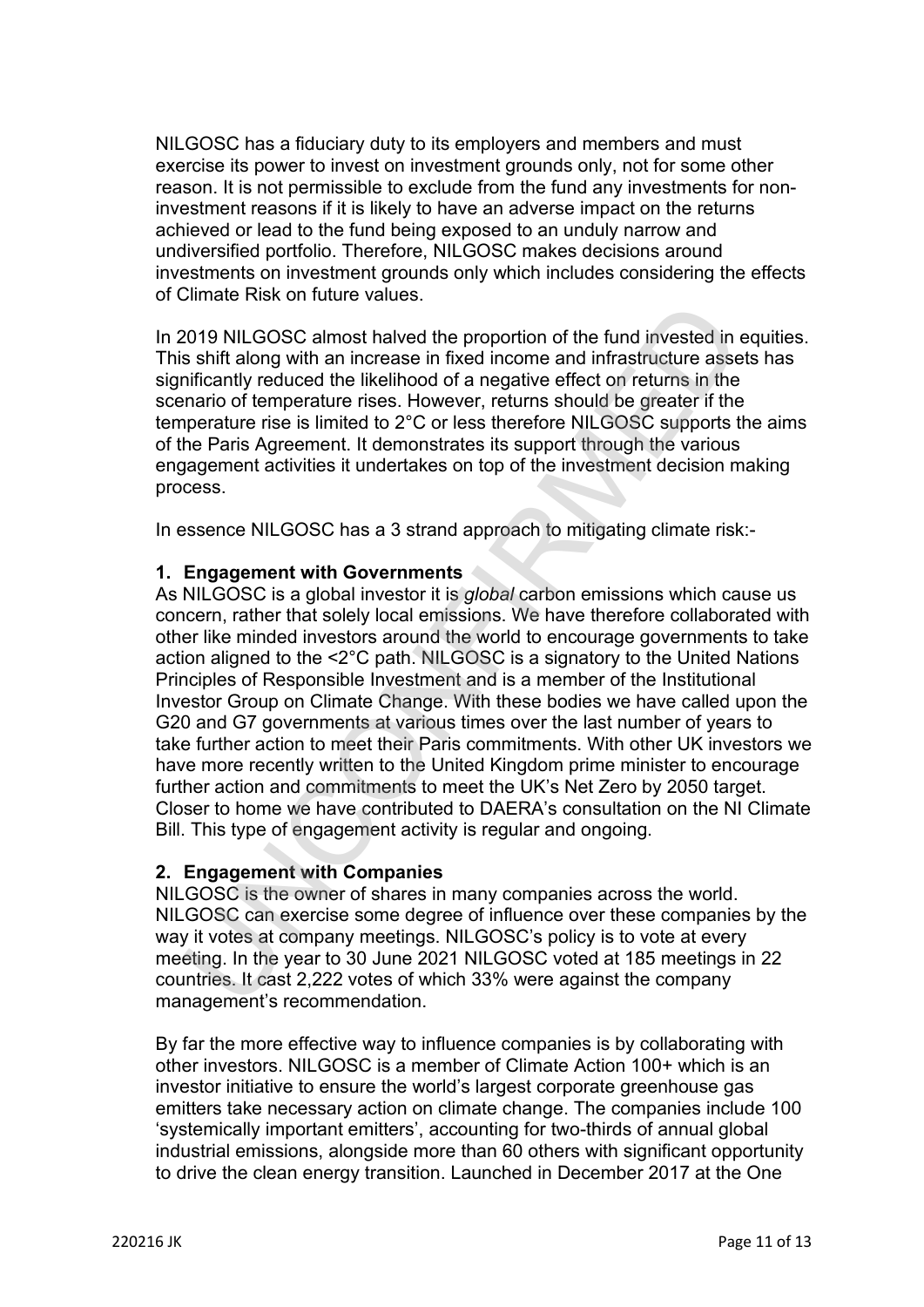Planet Summit, Climate Action 100+ garnered worldwide attention as it was highlighted as one of 12 key global initiatives to tackle climate change. To date, more than 615 investors with more than USD \$60 trillion in assets under management have signed on to the initiative.

As an example of the effectiveness, in 2019, along with our Climate Action 100+ colleagues NILGOSC co-filed a resolution at the BP Plc AGM calling on it to disclose how its spending plans, emission policies and broader business strategy align with the Paris agreement. The resolution was supported by shareholders and by company management. This is a major step forward in aligning that company's business plan to a <2°C world and is an indicator of the influence shareholders can have over a company's activities.

## **3. Specific Investments**

NILGOSC delegates the selection of individual investments held to its externally appointed fund managers and does not impose restrictions on environmental, social or governance (ESG) grounds alone. NILGOSC has however instructed its active fund managers to take account of climate risk considerations in its decision-making process, provided the primary financial obligation is not compromised. Where climate change produces a financial risk for a particular investment, NILGOSC expects this to be a fundamental part of the investment decision making process and monitors such decisions accordingly. The Mate company management. This is a major step forware<br>the biders and by company management. This is a major step forware<br>nenoders and by company susiness plan to a <2°C world and is an indiced<br>arence shareholders can h

All active fund managers are instructed to engage, on NILGOSC's behalf, with those companies where ESG policies fall short of acceptable standards. NILGOSC requires all its external managers to provide regular reporting on such engagement activity and assesses its compliance through its quarterly balanced scorecard monitoring process.

NILGOSC seeks to ensure that the fund managers and consultants it appoints have the necessary expertise in assessing climate risk. NILGOSC assesses these capabilities at the selection and appointment stage through the tender process and applies mandatory ESG criteria. NILGOSC will only appoint fund managers and consultants who have demonstrated that they meet an acceptable threshold for ESG capabilities. In making investment decisions, NILGOSC will encourage its fund managers to address climate risks and opportunities in their investment research, analysis, decision making and engagement activities.

Through this process the level of high intensity carbon emitters has fallen within the NILGOSC portfolio. NILGOSC maintains a diverse portfolio covering all sectors but the direct holdings, for example, in the Utilities sector tilts towards those energy companies using renewable sources such as NextEra Energy, Eversource Energy, and Endsea. NILGOSC also has holdings in Tesla and NIO the electric car manufacturers. It should be noted however that equity holdings are subject to change.

In addition, NILGOSC is continuing to build up its Infrastructure portfolio and currently holds assets that are an important part of the emerging low-carbon